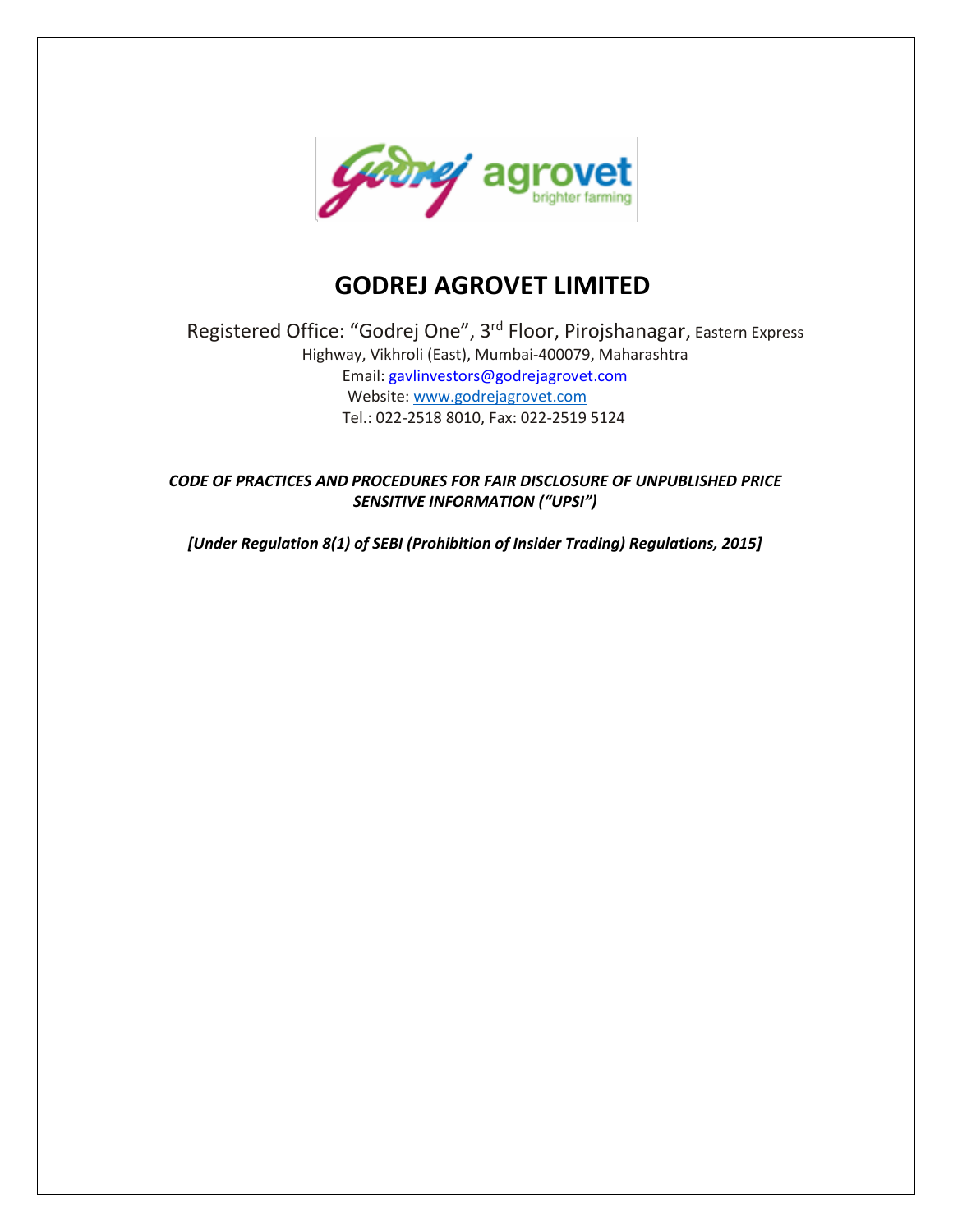# *Background*

The SEBI (Prohibition of Insider Trading) Regulations, 2015 ("**PIT Regulations**") mandates every listed company to formulate and publish on its official website, a Code of *Practices and Procedures for Fair Disclosure of Unpublished Price Sensitive Information ("Code")*.

In line with the requirements of law and to ensure compliance, the Board of Directors of Godrej Agrovet Limited ("**GAVL/Company**") have adopted this **Code**.

# *I. Objective:*

The Code intends to formulate a stated framework and policy for fair disclosure of events and occurrences that could impact price discovery in the market for the Company's securities and to maintain the uniformity, transparency and fairness in dealings with all stakeholders and ensure adherence to applicable laws and regulations.

# *II. Scope:*

The Company endeavors to preserve the confidentiality of Unpublished Price Sensitive Information (UPSI) and to prevent misuse of such information. The Company is committed to transparency and fairness in dealing with all stakeholders and in ensuring adherence to all laws and regulations

#### *III. Definitions:*

- **a.** *"Insider"* shall include the following persons, in receipt of UPSI pursuant to "legitimate purpose":
	- (i) Promoters & Members of the Promoter Group of the Company
	- (ii) Auditors (Statutory, Internal, Branch, Cost, Secretarial, GST and any other Auditor as may be applicable)
	- (iii) Staff Members of the Audit Firm / Team conducting the Audit
	- (iv) Lenders
	- (v) Customers
	- (vi) Suppliers
	- (vii) Bankers
	- (viii) Legal Advisors
	- (ix) Insolvency Professionals
	- (x) Consultants
	- (xi) Merchant Bankers
	- (xii) Any other Advisors/Consultant/Partners
	- (xiii) Any other persons with whom UPSI is shared.

All the other terms used in the Policy shall have the same meaning as assigned to them under the Securities and Exchange Board of India (Prohibition of Insider Trading) Regulations, 2015.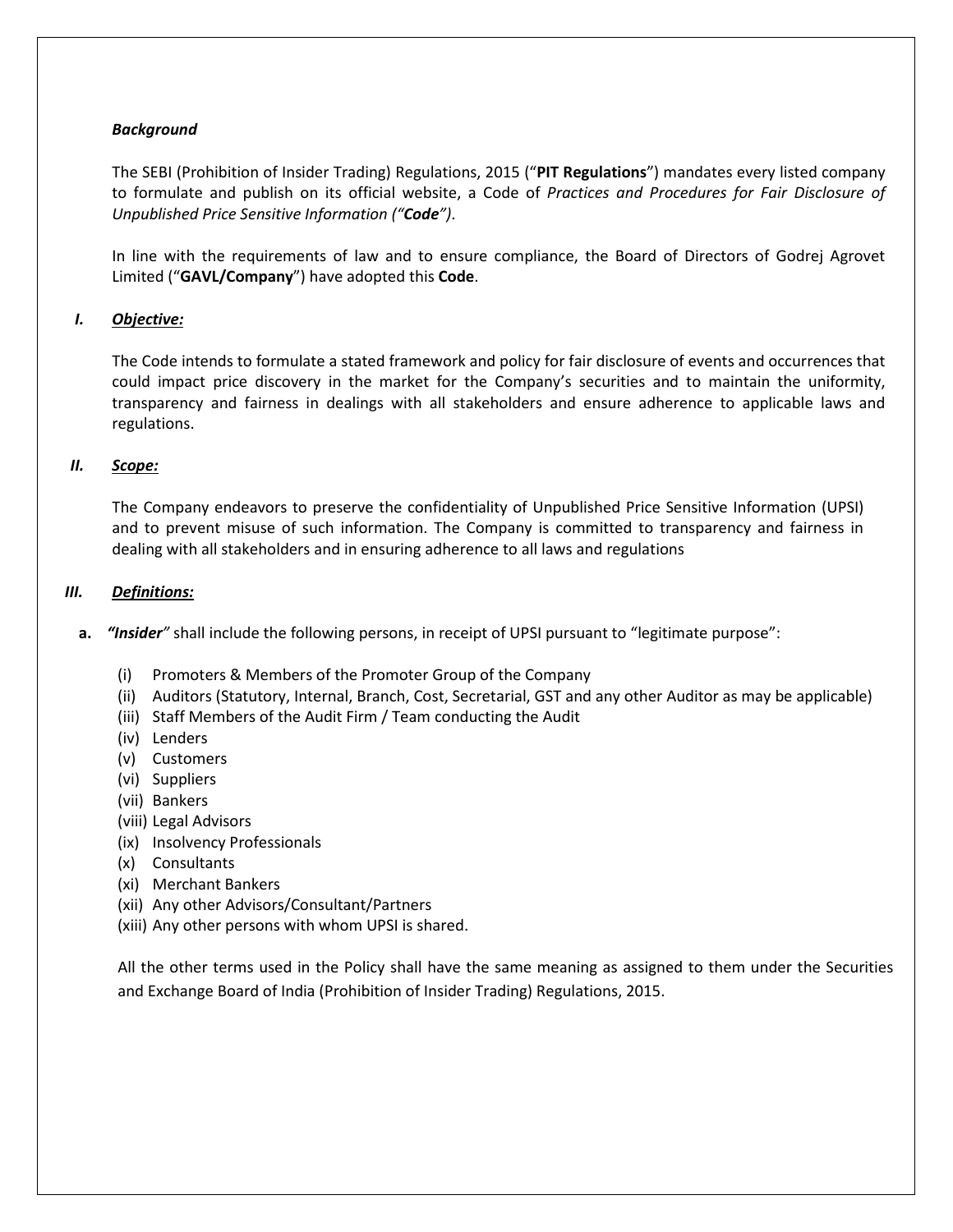# *b. Unpublished Price Sensitive Information ("UPSI"):*

*UPSI means* any information, relating to a company or its securities (directly or indirectly), that is not generally available, which upon becoming generally available, is likely to materially affect the price of the securities and shall, ordinarily include but not restricted to, information relating to the following;

- (i) Periodical financial results of the Company;
- (ii) Intended declaration of dividends (Interim and Final);
- (iii) Change in capital structure i.e. Issue of securities, Buy Back of securities, Split, Consolidation of Shares or any forfeiture of shares and such other transactions of similar nature or change in market lot of the Company's shares;
- (iv) Mergers, De-mergers, Amalgamation, Acquisitions, De-listing of Securities, Scheme of Arrangement or Takeover, disposals, spin off or selling division of whole or substantially whole of the undertaking and expansion of business and such other transactions;
- (v) Changes in Key Managerial Personnel;

Note: Words and expressions used and not defined in this Code but defined in the SEBI (Prohibition of Insider *Trading) Regulations, 2015, the Securities and Exchange Board of India Act, 1992, the Securities Contracts (Regulation) Act, 1956, the Depositories Act, 1996 or the Companies Act, 2013 and the Rules and Regulations made framed there under shall have the meanings respectively assigned to them in those legislation.*

# *c.* "*Legitimate Purpose*":

shall include sharing of Unpublished Price Sensitive Information in the ordinary course of business by an insider with partner(s), lender(s), customer(s), supplier(s), merchant banker(s), banker(s), legal advisor(s), auditor(s), Insolvency professional(s) or other advisor(s) or consultant(s), provided that such sharing has not been carried out to evade or circumvent the prohibitions of the PIT Regulations.

# d. *Chief Investor Relation Officer ("CIO")*

shall mean the Compliance Officer of the Company appointed by the Board of Director under Securities and Exchange Board India (Prohibition of Insider Trading ) Regulations, 2015 .

# *IV. Principles of Fair Disclosure:*

The Company shall adhere to the following principles to ensure timely and fair disclosure of Unpublished Price Sensitive Information:

- (i) Prompt public disclosure of Unpublished Price Sensitive Information that would impact price discovery, as soon as it has credible and concrete information, in order to make such information generally available.
- (ii) Uniform and universal dissemination of unpublished price sensitive information to avoid selective disclosure.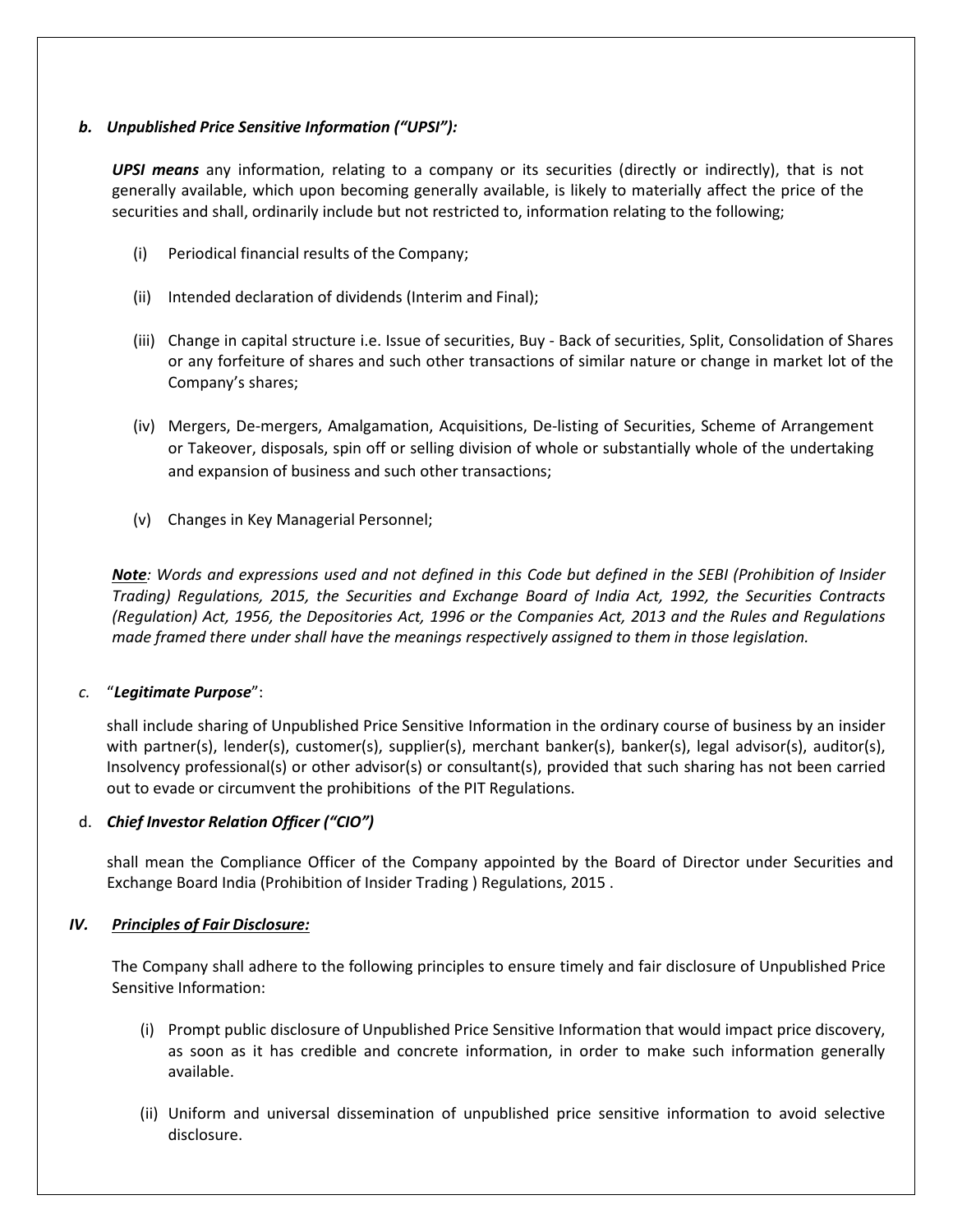- (iii) Prompt dissemination of Unpublished Price Sensitive Information that gets disclosed selectively, inadvertently or otherwise to make such information generally available.
- (iv) Ensuring that information shared with analysts and research personnel is not Unpublished Price Sensitive Information. The Company shall be careful while answering to the queries of analysts. Unanticipated questions shall be taken on notice and a considered response shall be givenlater.
- (v) Developing best practices to make transcripts or records of proceedings of Meetings with analysts and other investor relations conferences on the Company's website to ensure official confirmation and documentation of disclosures made.
- (vi) Handling of all Unpublished Price Sensitive Information on a need-to-know basis. UPSI shall be disclosed to Company officials only after a proper clarification is sought as to the purpose for which the information is needed.

#### *V. Chief Investor Relations Officer ("CIO") to oversee and coordinate disclosures:*

- (i) The Compliance Officer of the Company is designated as the Chief Investor Relations Officer and is responsible for dissemination of information and disclosure of UPSI to the Stock Exchanges and other Regulatory Authorities as may be required under any applicable law for time being in force.
- (ii) The Compliance Officer is also responsible for ensuring compliance under this Code, overseeing and coordinating disclosure of UPSI to stock exchanges, shareholders, analysts and media and for educating GAVL's staff on disclosure policies and procedure.
- (iii) All UPSI is to be handled on "**need-to-know basis**", i.e., UPSI should be disclosed only to those within GAVL who need the information to discharge their duty and whose possession of such information will not give rise to a conflict of interest or appearance of misuse of the information. All the non- public information directly received by any employee should immediately be reported to the Compliance Officer.

#### *VI. Powers & Duties of Chief Investor RelationsOfficer:*

- (i) Other than information which is price sensitive in accordance with the Companies Act 2013, the SEBI (Prohibition of Insider Trading) Regulations, 2015 or any other applicable law for the time being in force, the CIO in consultation with the Managing Director & Chief Financial Officer (CFO) shall decide whether an information is price sensitive or not.
- (ii) The CIO shall ensure that uniform disclosures are made to the Stock Exchanges promptly.
- (iii) All information disclosure/dissemination may normally be approved in advance by the CIO. In case information is accidentally disclosed without prior approval of CIO, the person responsible shall immediately inform the CIO.
- (iv) The CIO shall ensure that no unpublished price sensitive information is disclosed selectively to any one or group of research analysts or investors to the disadvantage of otherstakeholders.
- (v) Any queries or requests for verification of market rumor(s) by the Regulatory Authorities shall be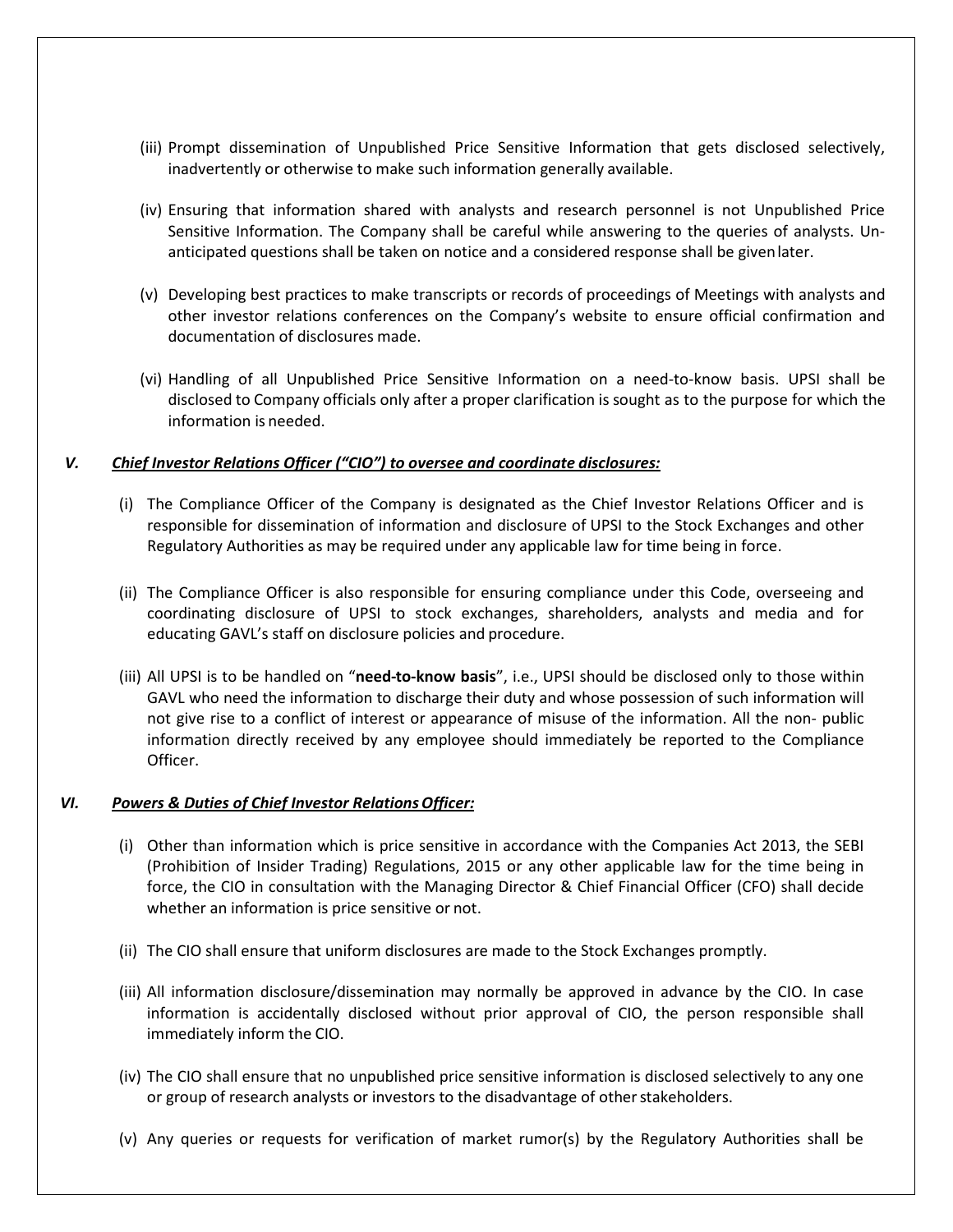forwarded to the CIO, who shall decide on the clarification to be provided.

(vi) The CIO shall decide whether a public announcement is necessary for verifying or denying any rumor(s).

# *VII. Prompt disclosure of unpublished price sensitive information:*

- (i) GAVL will ensure that any event which has a bearing on the share price of the Company shall be disseminated promptly upon the conclusion of the event, by communicating the same to the Stock Exchanges in accordance with the PIT Regulations and Securities and Exchange Board of India (Listing Obligations and Disclosure Requirements) Regulations, 2015 ("Listing Regulations") as may be amended from time to time.
- (ii) To ensure that the information is disseminated in a uniform manner, GAVL will transmit the information to all the Stock Exchanges where the securities of the Company are listed, at the same time and shall also publish the same on the website of the Company viz. [www.godrejagrovet.com](http://www.godrejagrovet.com/)

# *VIII. Disclosure with reference to Analysts/ Media:*

- (i) All UPSI shall be first communicated to the Stock Exchanges before the same is shared with Analyst and Research personnel.
- (ii) Transcript of the Meetings / Concalls with Analysts shall be furnished to the Stock Exchanges and then posted on GAVL's website.

# *IX. Responding to Market Rumors:*

The Managing Director / Chief Financial Officer / Compliance Officer and/or the Investor Relations Team and /or any other official(s) ("**Spokesperson**") authorized by the Board of Directors of the Company shall give an appropriate and fair response to queries on news reports and requests for verification of market rumors by regulatory authorities. They shall also be responsible for deciding whether a public announcement is necessary for verifying or denying rumors and making disclosures.

# *X. Sharing of UPSI for legitimate purpose:*

The UPSI shall be shared by any person(s) authorized by the Board of Directors or CIO of the Company, only in furtherance of legitimate purpose(s) which shall include the following;

- (i) In the ordinary course of business by any Insider, Designated Person, or by any Authorized person with existing or proposed partners, lenders, customers, suppliers, merchant bankers, legal advisors, auditors, valuers, insolvency professionals , other advisors or consultants or business support agents, service providers, in order to avail professional services from them in relation to the subject matter of UPSI.
- (ii) Sharing the relevant UPSI with consultant, advisors engaged by the Company in relation to the subject matter of the proposed deal/assignment/tie-up/fund raising resulting to UPSI;
- (iii) Where such communication is in furtherance of performance of duty (ies);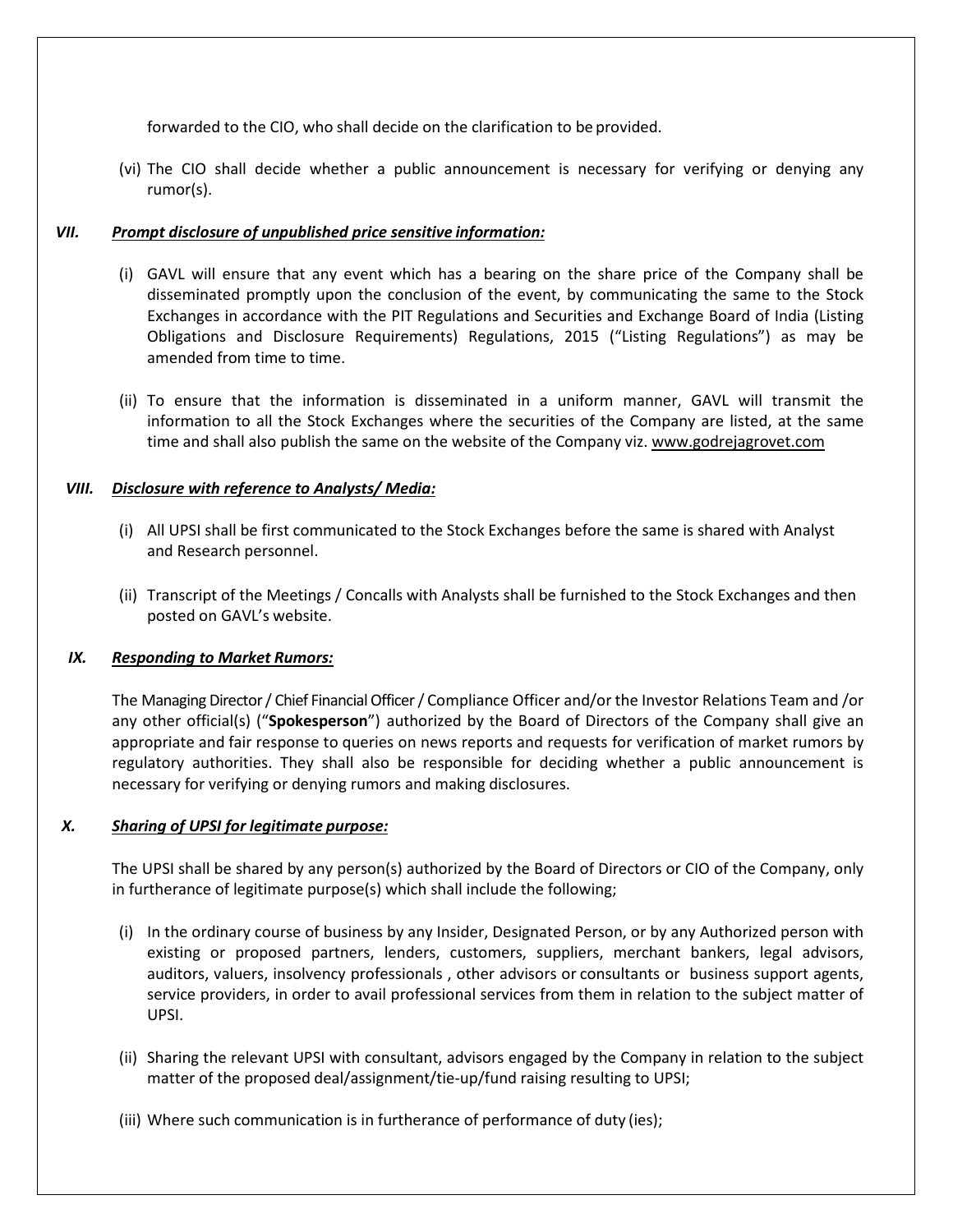- (iv) For discharge of legal obligation(s).
- (v) For any other genuine or reasonable purpose as may be determined by the CIO of the Company.
- (vi) Sharing the relevant UPSI with potential customers, joint ventures partners and vendors essential to fulfill the terms and conditions of business contract.
- (vii)Sharing the relevant UPSI for advice, consultation, transaction support, intermediation and approvals in the process of evaluation of new business opportunities.
- (viii) Sharing the relevant UPSI for statutory consolidation requirements or related customary disclosure obligations;
- (ix) Sharing the relevant UPSI with persons engaged or involved in the processes leading to disclosure of events set out in Schedule III to SEBI (Listing Obligations and Disclosure Requirements) Regulations, 2015
- (x) For any other purpose as may be prescribed under the Securities Regulations or Company Law or any other law for the time being in force, in this behalf, as may be amended from time to time.

Provided that such sharing should not be carried out to evade or circumvent the prohibitions of PIT Regulations.

However, other provisions / restrictions as prescribed under the SEBI (Prohibition of Insider Trading) Regulations, 2015 or any other law for the time being in force in this behalf, as may be amended from time to time, shall be observed.

#### *XI. Restrictions for Sharing UPSI:*

Till the UPSI becomes generally available information, it can be can be shares with the Insiders only on a needto-now basis and for legitimate purpose as provided under this policy.

The Compliance Officer or any of the Director(s) shall issue a notice to the Insider to maintain confidentiality of UPSI shared for legitimate purpose.

The Board of Directors shall require the Insider(s) to maintain confidentiality and / or non-disclosure agreement to keep UPSI so received confidential and shall not otherwise trade in securities of the company when in possession of UPSI .

The Insider will obtain Company's written consent, in case UPSI received by the Insider under this Policy is proposed to be used by the Insider for purpose other than the initial legitimate purpose for which the Company has provided UPSI.

#### *XII. Issue of Notice to the recipient of UPSI:*

Any person in receipt of Unpublished Price Sensitive Information pursuant for a "**Legitimate Purpose**" shall be considered an "Insider" for purposes of this Code and due notice shall be given to such persons, under this code;